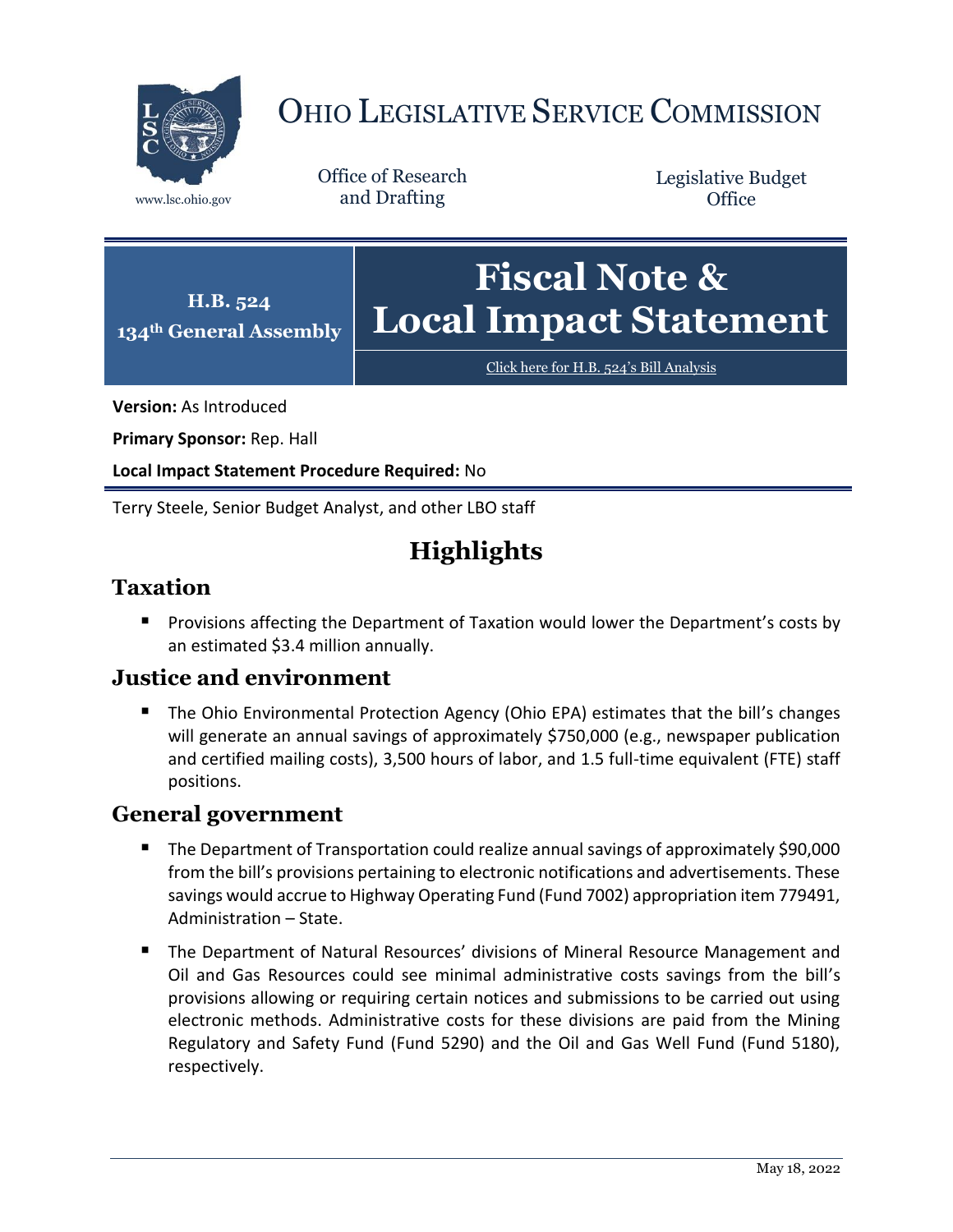# **Health and Medicaid**

- **The Department of Aging could realize minimal savings due to the provision allowing the** Advisory Council for the Aging to form a quorum and take votes at meetings conducted electronically. The savings would be due to any reductions in reimbursements for actual or necessary expenses.
- The Department of Medicaid may realize some administrative savings due to the provisions of the bill which allow for electronic forms of correspondence with certain providers for which hand delivery or certified mail is required by current law.

# **Detailed Analysis**

The analysis of the bill that follows is organized by subject area and state agency, with detailed comments on the bill's fiscal effects within each area. The subject areas are (1) taxation, (2) justice and environment, (3) general government, and (4) health and Medicaid. LBO is uncertain in several cases which state fund will experience cost savings, but where it is known, the fund is identified below.

### **Taxation**

The bill allows the Tax Commissioner to serve a notice or order electronically on a person's authorized representative, in addition to that person as provided in current law. It replaces a requirement that electronic means be used only with the person's consent, instead allowing such service through electronic means associated with the person's or representative's last known address. The bill specifies that the types of electronic notification the Commissioner may use include electronic mail, text message, or any other form of electronic communication. It requires the Commissioner to establish a system to issue notification of assessments to taxpayers through secure electronic means.

The Department of Taxation estimates that these provisions would result in cost savings of \$3.4 million per year. The Department already uses electronic means for various taxpayer communicationsthrough the Department's website and through the Ohio Business Gateway. The Department's administrative costs are paid from the GRF and a number of other state funds.

# **Justice and environment**

# **Environmental Protection Agency**

The bill authorizes the Director of Environmental Protection (Ohio EPA) (1) to provide notice of a hearing on the Agency's website in circumstances where current law requires public notice by newspaper publication and (2) to deliver documents or notice by any method capable of documenting the intended recipient's receipt of the document or notice rather than requiring a document or public notice be provided by certified mail. Ohio EPA estimates that these changes will generate an annual savings of approximately \$750,000 (e.g., newspaper publication and certified mailing costs), 3,500 hours of labor, and 1.5 full-time equivalent (FTE) staff positions.

# **Department of Public Safety**

The bill permits an administrative hearing on the suspension or impoundment of a driver's license or license plates for a failure to provide proof of motor vehicle insurance to be held remotely. This authority may reduce the time and effort required to conduct such hearings and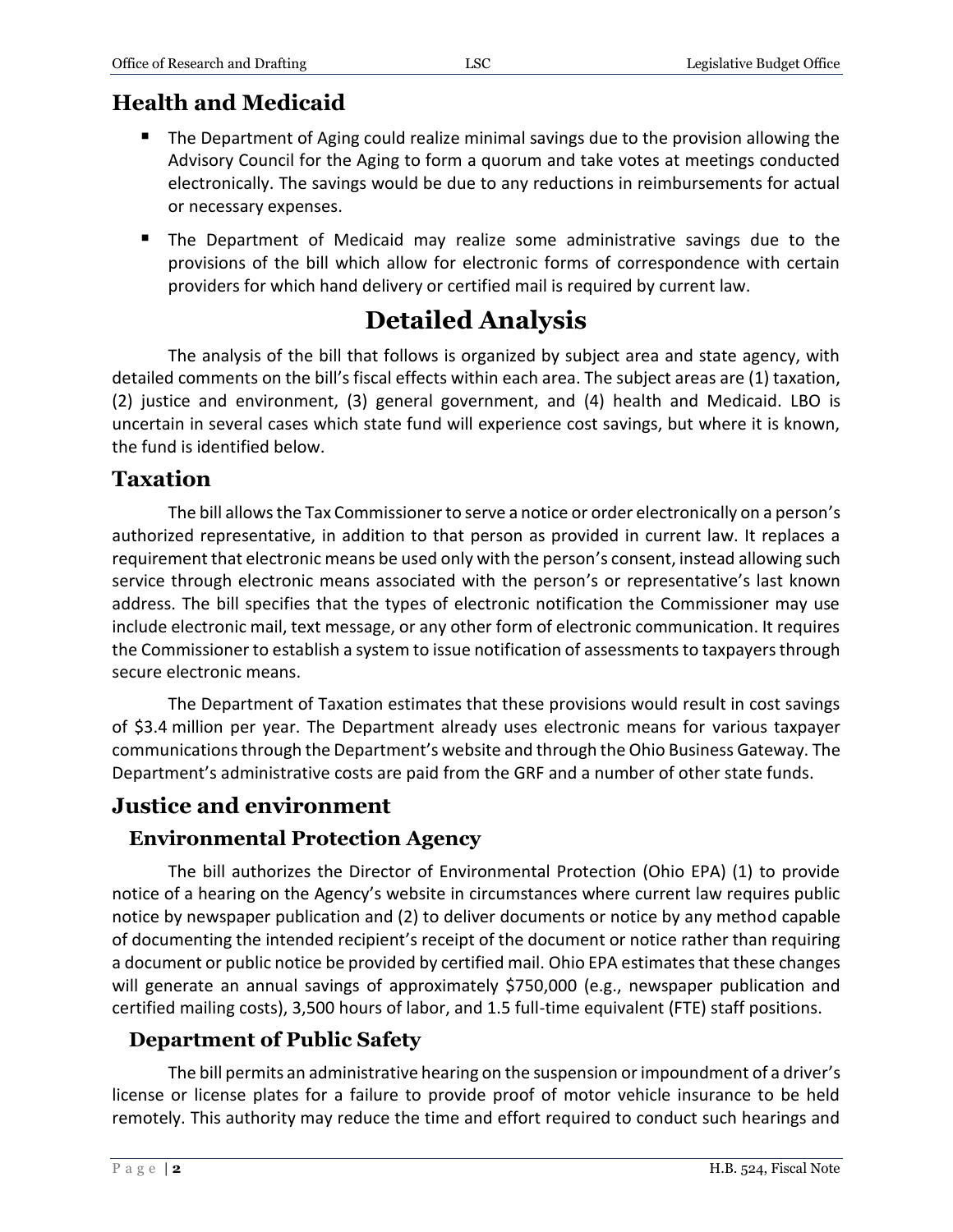result in some administrative cost savings for the Bureau of Motor Vehicles (BMV). Current law, unchanged by the bill, requires the person requesting such an administrative hearing to pay for the cost of the hearing to the BMV Registrar, if the Registrar's order of suspension or impoundment is upheld.

#### **Courts of record**

The bill requires, when a person forfeits bail for a traffic or equipment offense, a county court judge, mayor of a mayor's court, or clerk to submit to the BMV, in a secure electronic format, an abstract of the court record. Current law does not specify the method of submission.

Polling of clerks of court and conversations with the Ohio Judicial Conference indicate that many courts are already submitting records electronically, which suggests that their operations and costs will be unaffected by the bill. If a court or clerk currently submits paper records, they would incur a one-time cost to comply with the bill's requirement, including acquiring the capability to store and submit records online. By requiring the electronic submission of certain records, the bill will likely result in decreased record submission costs. This savings may at least partially offset the costs incurred by a court or clerk to make the switch from paper to electronic submission.

# **General government**

### **Department of Natural Resources**

The bill allows the Chief of the Division of Mineral Resources Management within the Department of Natural Resources (DNR) to send and receive required notices between the Chief and an applicant for a mining and reclamation permit using electronic methods with acknowledgement of receipt. Continuing law allows notices to be in written form. If the Chief uses electronic methods, the Division could see a slight reduction in administrative costs. Administrative costs for the Division of Mineral Resources Management are paid from the GRF and the Mining Regulation and Safety Fund (Fund 5290).

The bill also allows the Chief of DNR's Division of Oil and Gas Resources Management to require electronic submission of any application, report, test result, fee, or document that is required to be submitted under continuing law and requires all statements of production to be submitted electronically. However, the bill allows the Chief to make an exception for a person that has requested, for good cause, to be excluded from any requirement to make an electronic submission. To the extent that electronic submissions are used in place of written submissions, the Division of Oil and Gas Resources Management would also see a minimal savings in administrative costs. Administrative costs of the Division of Oil and Gas Resources are paid from the Oil and Gas Well Fund (Fund 5180).

#### **Department of Transportation**

The Department of Transportation estimates that the changes to the advertising requirements in the bill would result in administrative savings of approximately \$90,000 annually. Those savings would occur since the agency will no longer need to devote staff time and materials for verifying and paying invoices for contract bid advertisements in newspapers. These costs are paid through Highway Operating Fund (Fund 7002) appropriation item 779491, Administration – State. Specifically, the bill allows the Director of Transportation to provide advertisement of contract bids electronically, rather than requiring that these advertisements appear in a